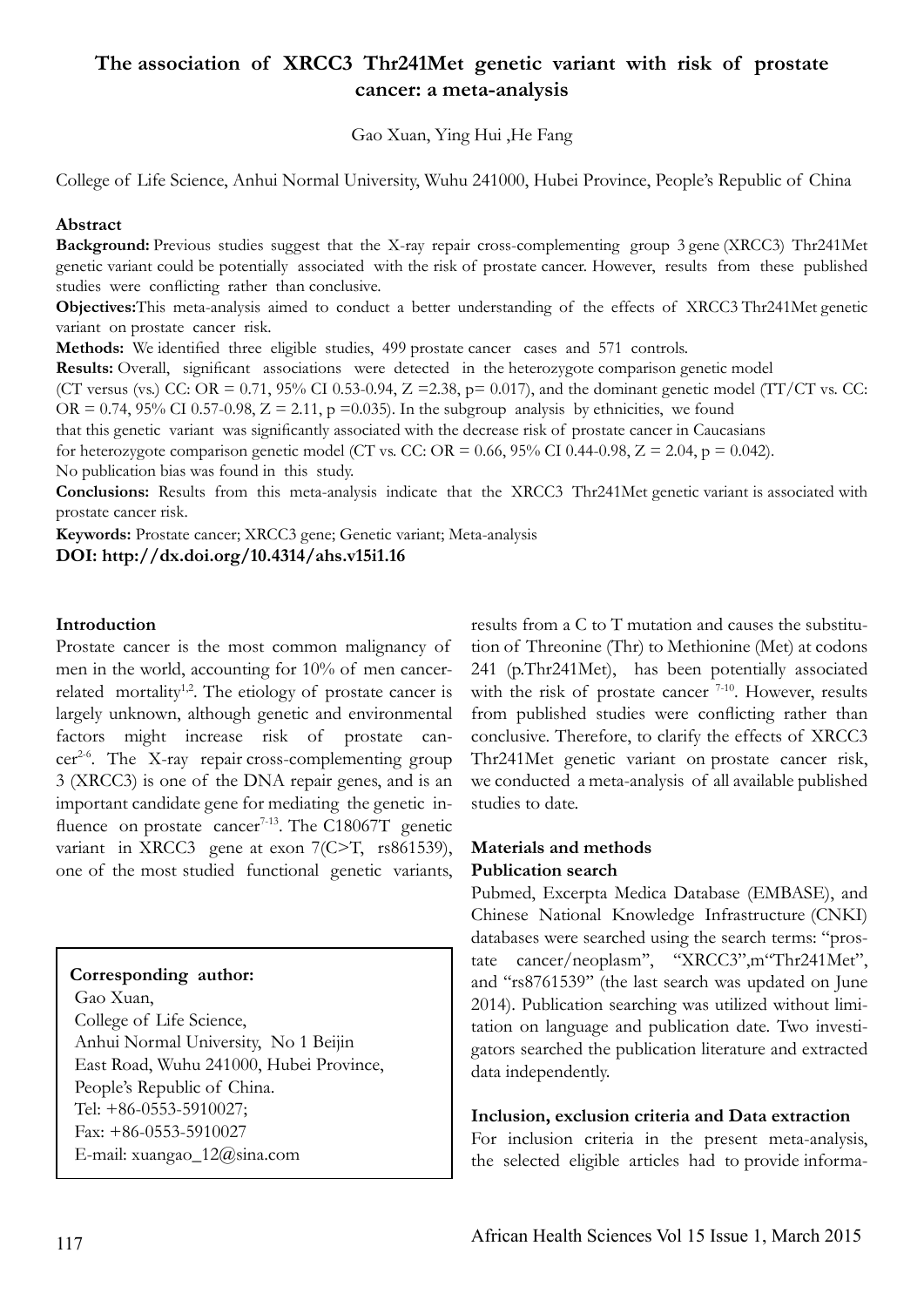tion as follows:<sup>1</sup> using a case-control design;<sup>2</sup> evaluation heterogeneity was not significant among the studies<sup>18</sup>. of XRCC3 Thr241Met genetic variant with the risk of prostate cancer;<sup>3</sup> offering enough data for estimating the odds ratios (ORs) and 95% confidence intervals  $(CIs)$ ;<sup>4</sup> only full-text articles were included. The exclusion criteria of articles were as followed:<sup>1</sup> duplication;<br><sup>2</sup> no usable data was provided:<sup>3</sup> abstract comment no usable data was provided;<sup>3</sup> abstract, comment, letters, and review. For each eligible case-control articles, the following information was collected: the first author's name, publishing year, country, ethnicities, numbers of cases and controls, genotyping methods, numbers of allele and genotype.

### **Statistical analysis**

The strength of the association of XRCC3 Thr241Met genetic variant with the risk of prostate cancer was assessed by the pooled ORs with their 95% CIs. Subgroup analyses were evaluated by ethnicities.

The significance of pooled ORs was determined by the Z-test. The heterogeneity assumption was evaluated by the chi-square-based Q-test<sup>14,15</sup> and the I2 index <sup>16</sup>. I2 index  $\leq 50\%$  and/or P-value  $\geq 0.10$  for O-test indicated a lack of heterogeneity among the studies<sup>17</sup>. The fixed effect model (the Mantel-Haenszel method) was utilized to calculate the pooled ORs when the

> tions were detected in heterozygote comparison genetic model (CT versus (vs.) CC: OR =  $0.71$ ,  $95\%$ CI 0.53-0.94,  $Z = 2.38$ ,  $P = 0.017$ , Table 2, Figure 1), and dominant genetic model  $(TT/CT \text{ vs. CC: OR } =$ 0.74, 95% CI 0.57-0.98,  $Z = 2.11$ ,  $P = 0.035$ , Table 2).



Otherwise, the random-effects model (the DerSimonian and Laird method) was employed<sup>19</sup>. The Begg's funnel plot and Egger's linear regression methods were used to assess the publication bias<sup> $20,21$ </sup>. All analyses were analyzed by the STATA software (version 11.0; STATA Corporation, College Station, TX, USA). P-values < 0.05 were defined as statistically significant level.

# **Results**

# **Eligible studies**

According to the inclusion and exclusion criteria listed above for the association of XRCC3 Thr241Met genetic variant with the risk of prostate cancer, three eligible studies with 499 prostate cancer cases and 571 controls were finally included in this meta-analysis<sup>7-9</sup>. There were two studies of subjects of Caucasians decent<sup> $7-9$ </sup>, and one study of Asians decent<sup>8</sup>. The study characteristics were presented in Table 1. The polymerase chain reaction-restriction fragment length polymorphism (PCR-RFLP), and Matrix-Assisted Laser Desorption/Ionization Time of Flight Mass Spectrometry (MALDI-TOF) methods were determined to investigate the genotypes of XRCC3 Thr241Met genetic variant in these included studies.

N, number of comparisons; OR, odds ratio; CI, confidence interval; vs., versus; TT vs. CC: Homozygote comparison; CT vs. CC: Heterozygote comparison; TT/CT vs. CC: Dominant model; TT vs. CT/CC: Recessive model; T vs. C: Allele comparison; R, random effect model; F, fixed effect model; Random effect model was chosen when P-value < 0.10 and/or  $I^2$  > 50% for heterogeneity test; otherwise fixed effect model was used.

#### **Meta-analysis**

Table 2 summarized the association strength between XRCC3 Thr241Met genetic variant and the risk of prostate cancer. In the overall, significant associa-

| First author Year Country Ethnicity |      |            |                      | Genotyping<br>methods | N <sub>0</sub> .<br>(cases/controls) |                 | Case $(\% )$    |               | Control $\left(\frac{9}{6}\right)$ |  |                |
|-------------------------------------|------|------------|----------------------|-----------------------|--------------------------------------|-----------------|-----------------|---------------|------------------------------------|--|----------------|
|                                     |      |            |                      |                       |                                      | $\overline{CC}$ | $\overline{CT}$ |               | TT CC CT TT                        |  |                |
| Ritchey                             | 2005 | <b>USA</b> | Caucasians           | <b>MALDI-TOF</b>      | 159/247                              | 139             | - 17            | $\mathcal{R}$ | 214 31                             |  |                |
| Mandal                              | 2010 | India      | Asians               | PCR-RFLP              | 224/192                              | 137             | 78              | 9             | 103                                |  | $\frac{12}{2}$ |
| Dhillon                             | 2011 |            | Australia Caucasians | PCR-RFLP              | 116/132                              | 60              | 44              | 12            | 54                                 |  | 6              |

### **Table 1. The characteristics of eligible studies included in this meta-analysis.**

MALDI-TOF, Matrix-Assisted Laser Desorption/Ionization Time of Flight Mass Spectrometry; PCR-RFLP, Polymerase Chain Reaction-Restriction Fragment Length Polymorphism

#### **Table 2.**The meta-analysis of *XRCC3* Thr241Met genetic variant and prostate cancer risk.

| <b>Comparisons</b> | Population | <b>Test of association</b> |                     |      |         |       | <b>Test of Heterogeneity</b> |         |                  |  |
|--------------------|------------|----------------------------|---------------------|------|---------|-------|------------------------------|---------|------------------|--|
|                    |            | N                          | <b>OR (95% CI)</b>  | Z    | P-value | Model |                              | P-value | $I^2(\%)$        |  |
| TT vs. CC          | Overall    | 3                          | $1.05(0.56 - 1.94)$ | 0.14 | 0.887   | F     | 3.58                         | 0.167   | 44.1             |  |
|                    | Asians     |                            | $0.56(0.23 - 1.39)$ | 1.25 | 0.213   | F     |                              |         |                  |  |
|                    | Caucasians | 2                          | $1.91(0.77-4.73)$   | 1.40 | 0.161   | F     | 0.05                         | 0.815   | $\mathbf{0}$     |  |
| CT vs. CC          | Overall    | 3                          | $0.71(0.53-0.94)$   | 2.38 | 0.017   | F     | 1.31                         | 0.519   | $\theta$         |  |
|                    | Asians     |                            | $0.76(0.51-1.14)$   | 1.32 | 0.188   | F     |                              |         |                  |  |
|                    | Caucasians | 2                          | $0.66(0.44-0.98)$   | 2.04 | 0.042   | F     | 1.05                         | 0.305   | 4.9              |  |
| TT/CT vs. CC       | Overall    | 3                          | $0.74(0.57-0.98)$   | 2.11 | 0.035   | F     | 0.86                         | 0.650   | $\mathbf{0}$     |  |
|                    | Asians     |                            | $0.74(0.50-1.09)$   | 1.54 | 0.122   | F     |                              |         |                  |  |
|                    | Caucasians | 2                          | $0.75(0.51-1.11)$   | 1.44 | 0.150   | F     | 0.85                         | 0.355   | $\mathbf{0}$     |  |
| TT vs. CT/CC       | Overall    | 3                          | $1.37(0.51 - 3.73)$ | 0.62 | 0.534   | R     | 4.43                         | 0.109   | 54.8             |  |
|                    | Asians     |                            | $0.63(0.26 - 1.52)$ | 1.03 | 0.304   | F     |                              |         |                  |  |
|                    | Caucasians | 2                          | $2.41(1.00-5.82)$   | 1.95 | 0.051   | F     | $\theta$                     | 0.979   |                  |  |
| T vs. C            | Overall    | 3                          | $0.85(0.68-1.06)$   | 1.47 | 0.142   | F     | 0.91                         | 0.634   | $\theta$         |  |
|                    | Asians     |                            | $0.76(0.56 - 1.05)$ | 1.65 | 0.100   | F     |                              |         |                  |  |
|                    | Caucasians | 2                          | $0.93(0.68-1.27)$   | 0.45 | 0.653   | F     | 0.17                         | 0.680   | $\boldsymbol{0}$ |  |

**Figure 1.** Forest plots of the association between *XRCC3* Thr241Met genetic variant and prostate cancer risk (Heterozygote comparison by ethnicities (CT versus. CC)).

118 119

|    | OR (95% CI)              | Weight |  |
|----|--------------------------|--------|--|
|    | 0.84 (0.45, 1.58) 19.11  |        |  |
|    | 0.55 (0.33, 0.93) 33.40  |        |  |
|    | 0.66 (0.44, 0.98) 52.51  |        |  |
| ı. | $0.76(0.51, 1.14)$ 47.49 |        |  |
|    | $0.76(0.51, 1.14)$ 47.49 |        |  |
|    | 0.71 (0.53, 0.94) 100.00 |        |  |
|    | 3.07                     |        |  |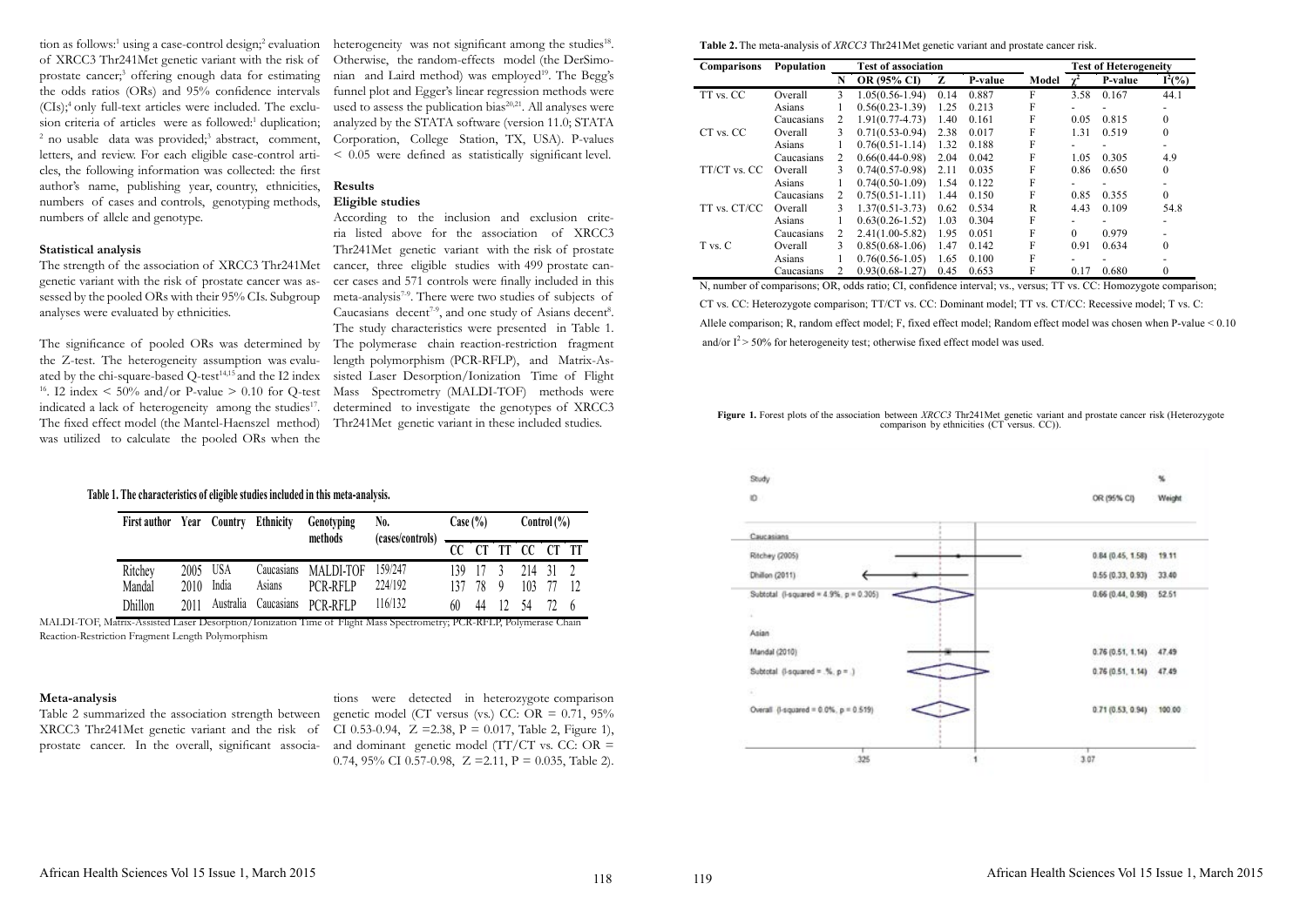In the subgroup analysis by ethnicities, we found that  $= 0.042$ , Table 2). Our data indicated that there were no the XRCC3 Thr241Met genetic variant was significantly associated with the decrease risk of prostate cancer in Caucasians for heterozygote comparison genetic model (CT vs. CC: OR = 0.66, 95% CI 0.44-0.98,  $Z = 2.04$ , P

significant associations between XRCC3 Thr241Met genetic variant and prostate cancer risk in other genetic models (All P-values >0.05, Table 2). No evidence of publication bias was found in all comparison genetic models (All P-values  $> 0.05$ ).

Emerging evidence suggest that the XRCC3 is one of the most important candidate genes for influencing the risk of prostate cancer, and several studies have carried out to investigate the potential association of XRCC3 Thr241Met genetic variant with the risk of prostate cancer. Ritchey and colleagues reported that XRCC3 Thr241Met genetic variant showed no significant associations with the risk of prostate cancer, while a significant interaction was found for XRCC3 Thr241Met genetic variant and consumption of total preserved foods<sup>7</sup>. Mandal suggested that no significant association of XRCC3 Thr241Met genetic variant genotypes with the risk of prostate cancer was observed<sup>8</sup>. Dhillon demonstrated that there was no association between the XRCC3 Thr241Met genetic variant and prostate cancer risk<sup>9</sup>. The present meta-

#### **Discussion**

### **Conclusion**

This meta-analysis provided evidence of the association of XRCC3 Thr241Met genetic variant with risk of prostate cancer. More well-designed studies in large populations should be carried out to confirm these findings.

### **Acknowledgements**

This work was supported by National Natural Science Foundation of China (31101148).

### **Conflict of Interest**

None.

### **References**

1. Jemal A, Siegel R, Ward E, Hao Y, Xu J, Murray T, 58: 71-96.

Thun MJ. Cancer statistics, 2008. *CA Cancer J Clin.* 2008; 2. Geng J, Zhang Q, Zhu C, Wang J, Chen L. XRCC1 genetic polymorphism Arg399Gln and prostate cancer risk: a meta-analysis. Urology. 2009; 74: 648-653. 3. Pienta KJ, Esper PS. Risk factors for prostate cancer. toxicity in prostate cancer patients. Radiother Oncol. *Ann Intern Med*. 1993; 118: 793-803.

prostate cancer. Hum Mol Genet. 2004; 13 Spec No 1: R103-121.

conducted. Second, all included articles had accept-Deng J, Levine P, Stanczyk FZ, Hsing AW. Genetic able quality. Third, the whole pooled findings are unbiased. However, some limitations of this meta-analysis should be addressed. Firstly, only three eligible articles were eventually enrolled in this meta-analysis. Secondly, the enrolled articles only concerned about Asians and Caucasians, not mentioned about other ethnicities. Thirdly, only published articles were enrolled, unpublished articles were not enrolled in this study. variants of DNA repair genes and prostate cancer: a population-based study. Cancer Epidemiol Biomarkers Prev. 2005; 14: 1703-1709. 8. Mandal RK, Kapoor R, Mittal RD. Polymorphic variants of DNA repair gene XRCC3 and XRCC7 and risk of prostate cancer: a study from North Indian population. DNA Cell Biol. 2010; 29:669-674. 9. Dhillon VS, Yeoh E, Fenech M. DNA repair gene

Figure 2. Begg's funnel plot for publication bias test (Heterozygote comparison (CT versus. CC)).



analysis, including 499 prostate cancer cases and 571 controls concerning the XRCC3 Thr241Met genetic variant, explored the more reliable association between Thr241Met genetic variant in XRCC3 gene and the risk of prostate cancer. Overall, we detected that this genetic variant were significantly associated with the risk of prostate cancer. Besides, in the subgroup analysis by ethnicities, we found that this genetic variant was significantly associated with the decrease risk of prostate cancer only in Caucasians population. Thus, results from this meta-analysis indicate that the XRCC3 Thr241Met genetic variant is associated with prostate cancer risk.

Some advantages of this meta-analysis should be addressed. First, a strict searching strategy to enroll all the possible eligible articles as much as possible was 4. Lichtenstein P, Holm NV, Verkasalo PK, Iliadou A, Kaprio J, Koskenvuo M, Pukkala E, Skytthe A, Hemminki K. Environmental and heritable factors in the causation of cancer--analyses of cohorts of twins from Sweden, Denmark, and Finland. *N Engl J Med.* 2000; 343: 78-85. 5. Schaid DJ. The complex genetic epidemiology of 13. Goode EL, Ulrich CM, Potter JD. Polymorphisms in DNA repair genes and associations with cancer risk. Cancer Epidemiol Biomarkers Prev. 2002; 11: 1513-1530. 14. Cochran WG. The combination of estimates from different experiments. Biometrics. 1954; 10:101- 129.

6. Wei B, Zhou Y, Xu Z, Ruan J, Zhu M, Jin K, Zhou D, Hu Q, Wang Q, Wang Z, Yan Z. XRCC1 Arg399Gln and Arg194Trp polymorphisms in prostate cancer risk: a meta-analysis. Prostate Cancer Prostatic Dis. 2011; 14: 225-231. 1558. 16. Higgins JP, Thompson SG, Deeks JJ, Altman DG. Measuring inconsistency in meta-analyses. *BMJ*. 2003; 327: 557-560. 17. Lau J, Ioannidis JP, Schmid CH. Quantitative syn-

polymorphisms and prostate cancer risk in South Australia--results of a pilot study. Urol Oncol. 2011; 29: 641-646.

7. Ritchey JD, Huang WY, Chokkalingam AP, Gao YT, thesis in systematic reviews. *Ann Intern Med.* 1997; 127: 820-826.

10. Ben Salah G, Fendri-Kriaa N, Kamoun H, Kallabi F, Mkaouar-Rebai E, Fourati A, Ayadi H, Fakhfakh F. An interethnic variability and a functional prediction of DNA repair gene polymorphisms: the example of XRCC3 (p.Thr241>Met) and XPD (p.Lys751>Gln) in a healthy Tunisian population. Mol Biol Rep. 2012; 39: 9639-9647.

11. Burri RJ, Stock RG, Cesaretti JA, Atencio DP, Peters S, Peters CA, Fan G, Stone NN, Ostrer H, Rosenstein BS. Association of single nucleotide polymorphisms in SOD2, XRCC1 and XRCC3 with susceptibility for the development of adverse effects resulting from radiotherapy for prostate cancer. Radiat Res. 2008; 170: 49-59.

12. Fachal L, Gomez-Caamano A, Peleteiro P, Carballo A, Calvo-Crespo P, Sanchez-Garcia M, Lobato-Busto R, Carracedo A, Vega A. Association of a XRCC3 polymorphism and rectum mean dose with the risk of acute radio-induced gastrointestinal 2012; 105: 321-328.

> 15. Higgins JP, Thompson SG. Quantifying heterogeneity in a meta-analysis. Stat Med. 2002; 21:1539